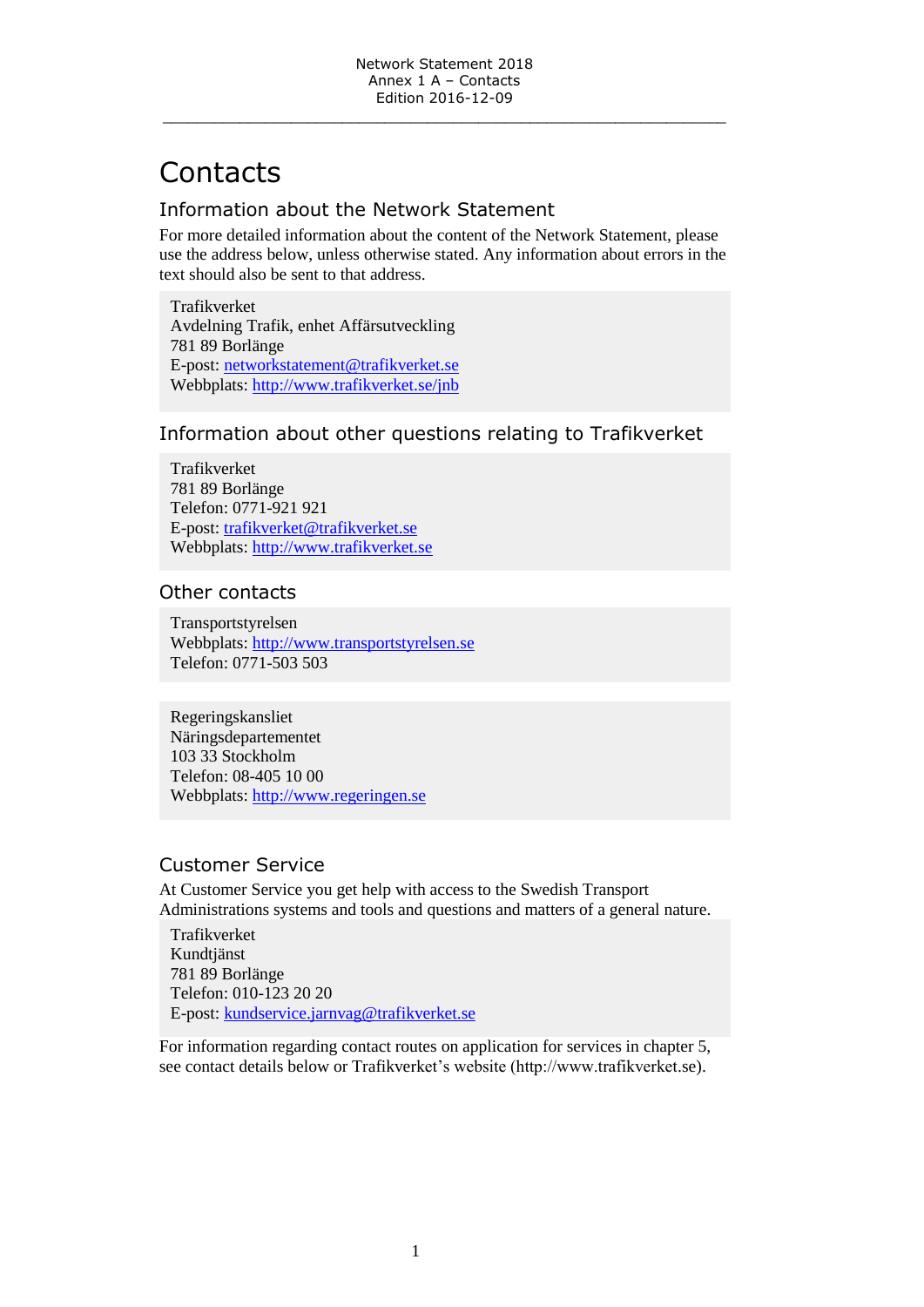## International traffic according to section 1.9.1

Information about ScanMed RFC and C-OSS contact for pre-arranged paths [www.scanmedfreight.eu](http://www.scanmedfreight.eu/) (see also section 4.3)

## International traffic according to section 1.10.1

Information about RNE (RailNetEurope), contacts, capacity according to international train path's OSS, system Path Coordination System (PCS) and common definitions in RNE represents on RNE:s website: [www.rne.eu](http://www.rne.eu/) (see also section 4.3)

#### Allocation process according to sections 4.3

Applications for capacity which foreign infrastructure manager must forward to Trafikverket in accordance to 4.2.1.

Applications for capacity which other Swedish infrastructure manager must forward to Trafikverket

E-post: [trafikplanering.jarnvag@trafikverket.se](mailto:trafikplanering.jarnvag@trafikverket.se)

The application relates to:

- 1.9.1, Corridor One Stop Shop, application for capacity in ScanMed RFC
- 1.10.1, One Stop Shop, application for capacity in RNE
- 4.2.1, access to Path Coordination System (PCS)

E-post: [oss@trafikverket.se](mailto:oss@trafikverket.se)

## Application for capacity and services in accordance with sections 4.2, 5.2, 5.3 and 5.4

The application relates to:

- 5.2, minimum package of access services (train path)
- 5.2, minimum package of access services (train path) for international traffic
- 5.2, minimum package of access services (train path) for an exceptional transport
- 5.2.1, announcements for passenger trains
- 5.3.1.1, passenger stations, including their buildings and platforms
- 5.3.1.2, freight terminals
- 5.3.1.3, marshalling yards and train formation facilities
- 5.3.1.4, storage sidings
- 5.3.1.6, other technical facilities
- 5.3.2.1, shunting
- 5.4.2.1, connection to electricity when holding railway vehicles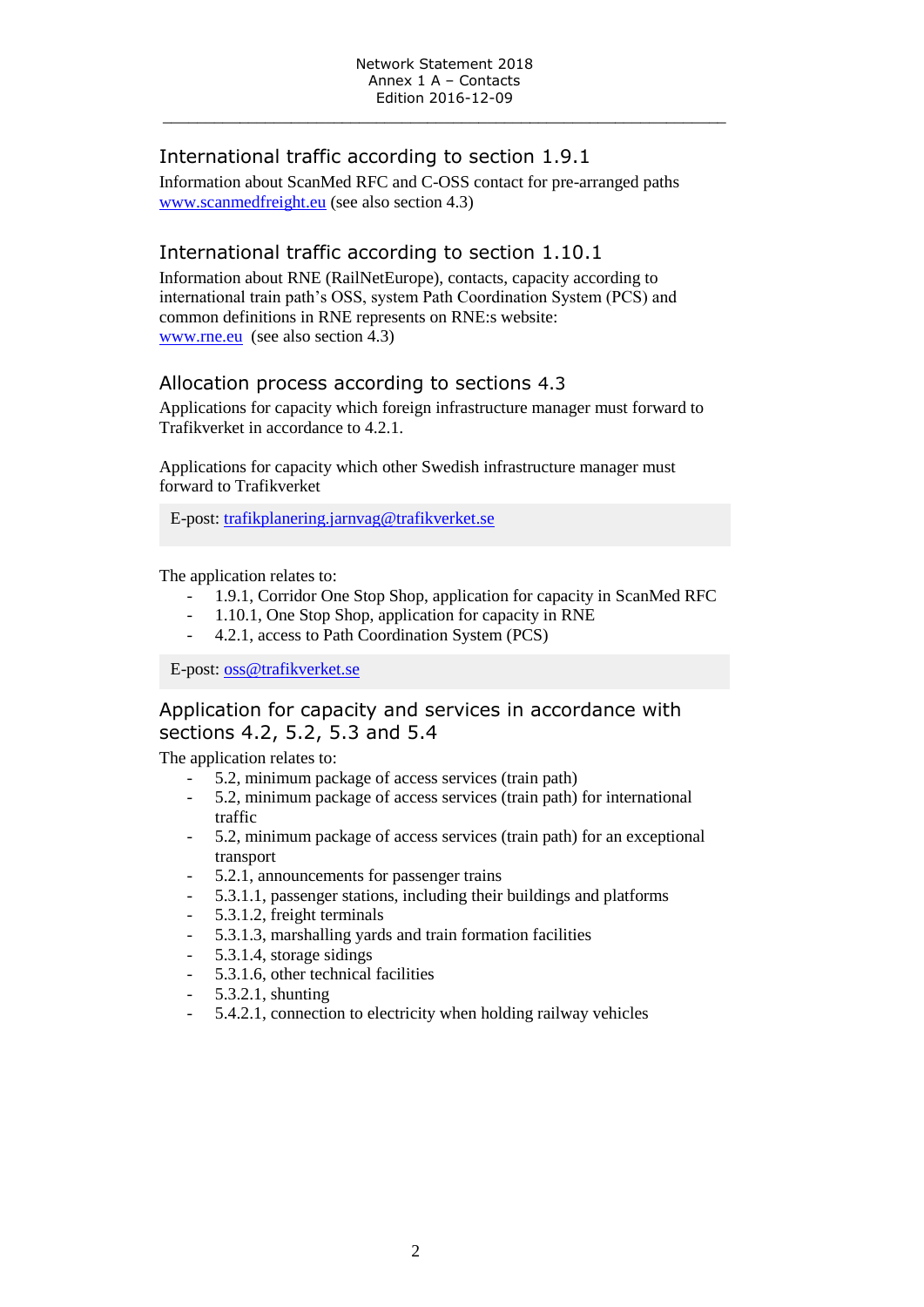#### Application no later than 10 April 2017

Trafikverket Avdelning Trafik, enhet Trafikplanering 781 89 Borlänge Via Trafikverkets e-service (Application of capacity) \* Via Trafikverkets it-support (Planno), latest 26 November 2017

## Application until at. 15:00 weekdays before the next operational period.

Operational period is normally the following time period (from 00:00-24:00) except for day before Saturday, evenings and holidays when the operating period is until the next non-holiday weekday at 24:00.

Trafikverket Avdelning Trafik, enhet Trafikplanering 781 89 Borlänge Telefon: 0771-921 921 Via Trafikverkets e-service (Application of capacity) \* Via Trafikverkets it-support (Planno) *or to update of items that the applicant don't have access to:* via e-post: [trafikinformation.jarnvag.ktp@trafikverket.se](mailto:trafikinformation.jarnvag.ktp@trafikverket.se)

## Application from at. 15:00 weekdays before the next operational period and during the operational period.

Operational period is normally the following time period (from 00:00-24:00) except for day before Saturday, evenings and holidays when the operating period is until the next non-holiday weekday at 24:00.

The application relates to services in the operational control area South

Trafikverket Trafikledningsområde Syd Box 51 201 20 Malmö E-post: [tagledaren.syd@trafikverket.se](mailto:tagledaren.syd@trafikverket.se) \*E-post: [trafikinformationsledaren.syd@trafikverket.se](mailto:trafikinformationsledaren.syd@trafikverket.se)

The application relates to a service in the operational control area West

Trafikverket Trafikledningsområde Väst Kruthusgatan 9 411 04 Göteborg E-post: [tagledaren.vast@trafikverket.se](mailto:tagledaren.vast@trafikverket.se) \*E-post: [trafikinformationsledaren.vast@trafikverket.se](mailto:trafikinformationsledaren.vast@trafikverket.se)

The application relates to a service in the operational control area East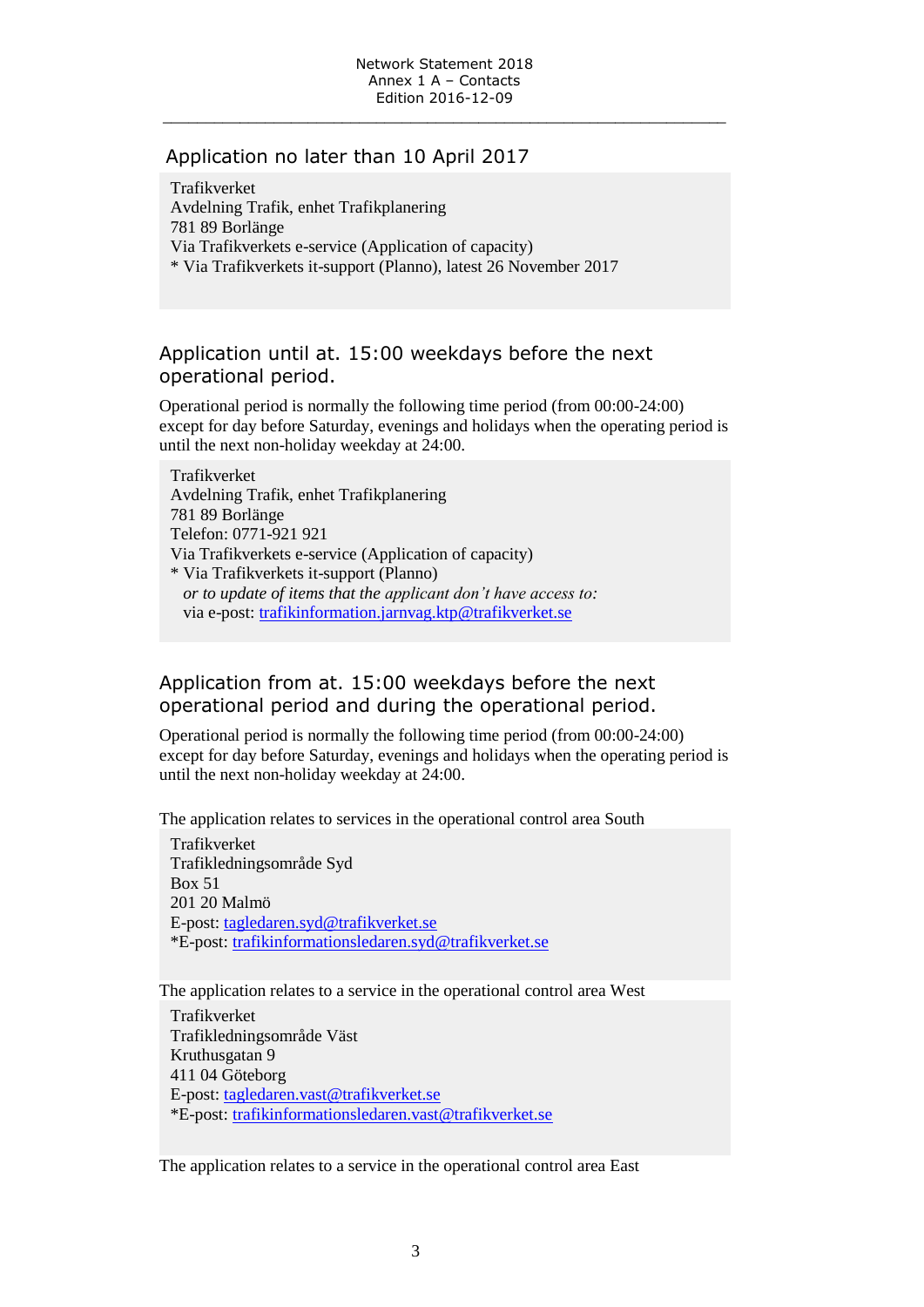Trafikverket Trafikledningsområde Öst Kungsbron 30 111 22 Stockholm E-post: [tagledaren.ost@trafikverket.se](mailto:tagledaren.ost@trafikverket.se) \*E-post: [trafikinformationsledaren.ost@trafikverket.se](mailto:trafikinformationsledaren.ost@trafikverket.se)

The application relates to a service in the operational control area North

Trafikverket Trafikledningsområde Nord Box 854 801 31 Gävle E-post: [tagledaren.nord@trafikverket.se](mailto:tagledaren.nord@trafikverket.se) \*E-post: [trafikinformationsledaren.nord@trafikverket.se](mailto:trafikinformationsledaren.nord@trafikverket.se)

#### Details of vehicle type and pantograph model/type according to Appendix 2 A

Trafikverket Avdelning Trafik 781 89 Borlänge E-post: [fordon@trafikverket.se](mailto:fordon.jarnvag@trafikverket.se)

## Preliminary contact concerning the need of long-term holding according to section 5.3.1.4

Description of need in writing, sent to Trafikverket:

Trafikverket Avdelning Trafik, enhet Trafikplanering 781 89 Borlänge E-post: [trafikplanering.jarnvag@trafikverket.se](mailto:trafikplanering.jarnvag@trafikverket.se)

#### Train formation services at Hagalund according to section 5.3.2.1

ISS Facility Services AB Contact: Jari Rousu, Manager North– Segment Transport

ISS Facility Services AB Årstavägen 11, Box 47636 117 94 STOCKHOLM Mobil: +46 734 365 160 E-post: jari.rousu@se.issworld.com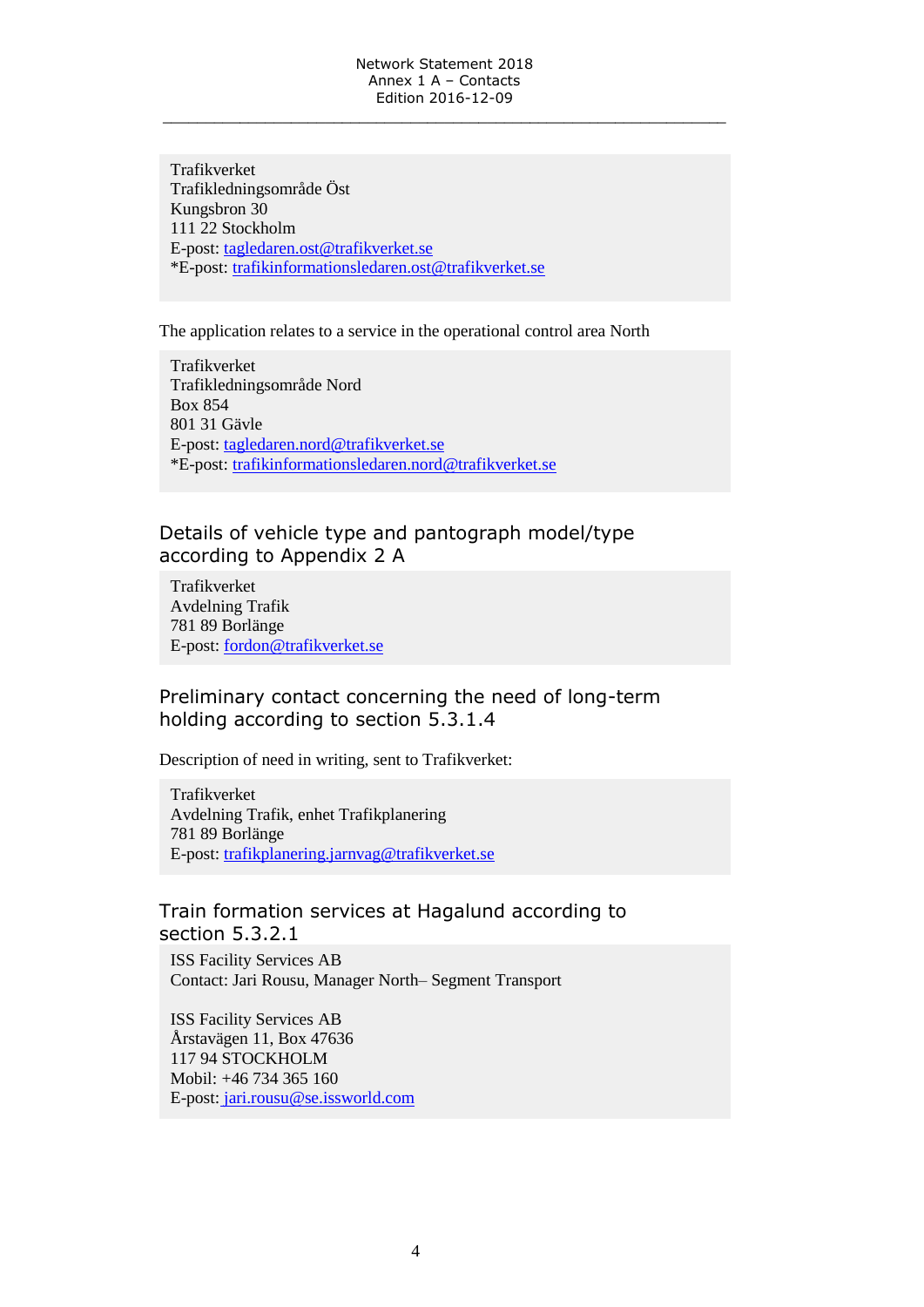## Additional services according to section 5.4.3

Questions about permits and conditions for exceptional transports.

Trafikverket Avdelning Trafik, enhet Trafikplanering 781 89 Borlänge Telefon – Transport conditions: 010-123 16 00 Telefon – Transport permits: 010-124 05 10 E-post: [specialtransporter.jarnvag@trafikverket.se](mailto:specialtransporter.jarnvag@trafikverket.se)

# Ancillary services according to section 5.5

The application relates to:

5.5.6 Other ancillary services:

Conditions for test running of vehicles

Trafikverket Avdelning Trafik, enhet Trafikplanering 781 89 Borlänge E-post: [provkorning.jarnvag@trafikverket.se](mailto:provkorning.jarnvag@trafikverket.se)

#### Values for vehicle noise measurement

E-post: [sparsystem@trafikverket.se](mailto:sparsystem@trafikverket.se)

## Submission of claims for property damage in accordance with section 7.6

Trafikverket TRAV-skador 781 89 Borlänge E-post: [TRAV-skador@trafikverket.se](mailto:TRAV-skador@trafikverket.se)

## Complaints about services and invoicing issues

Trafikverket Avdelning Trafik, enhet Affärsutveckling 781 89 Borlänge E-post: [fakturering.jarnvag@trafikverket.se](mailto:fakturering.jarnvag@trafikverket.se)

## Request for a renewed assessment of Trafikverket's reason coding for cumulative delays according to section 6.5.6

E-post: [begaranomnyorsakskod@trafikverket.se](mailto:begaranomnyorsakskod@trafikverket.se)